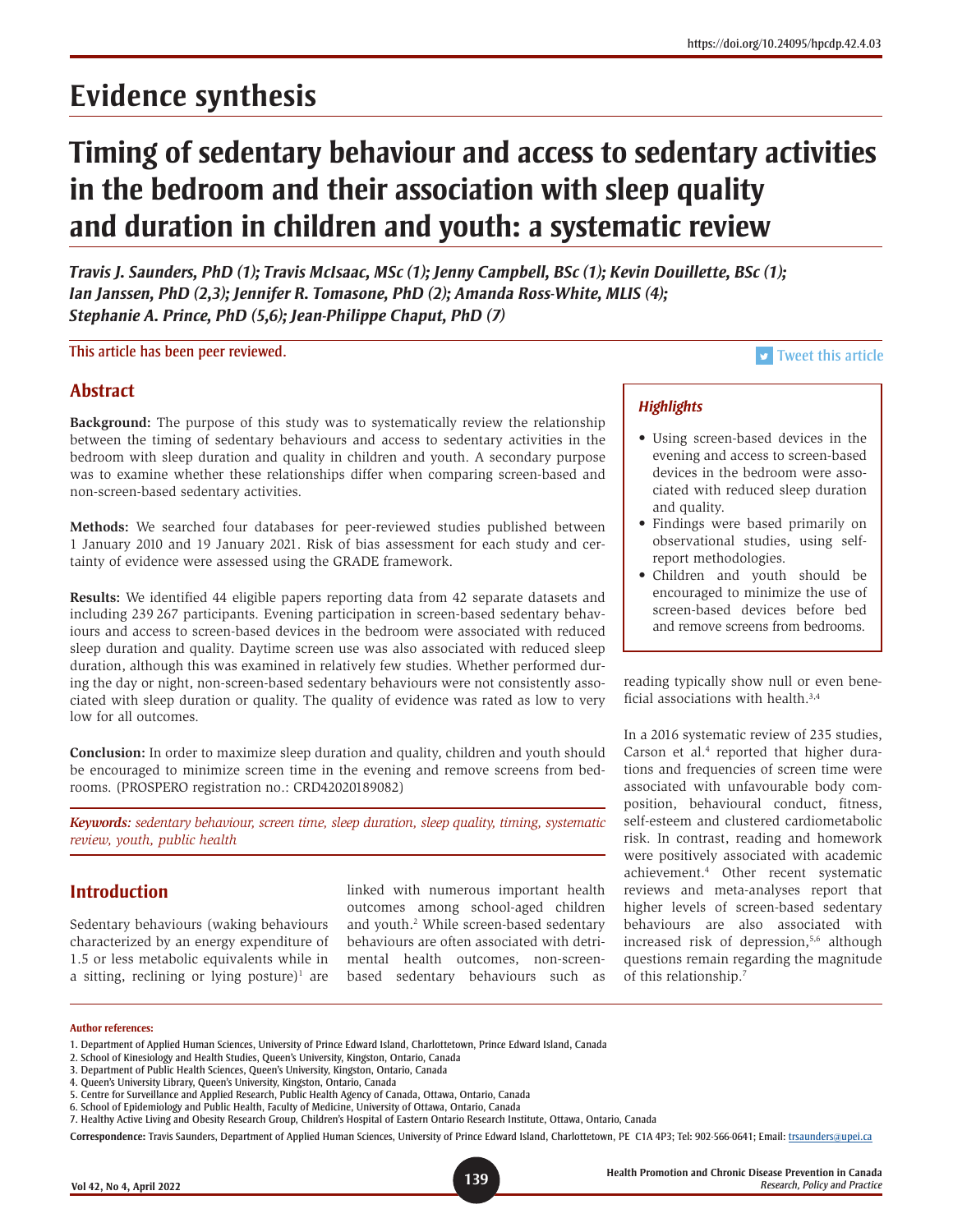Inadequate sleep duration and quality likely mediate the relationship between screen-based sedentary behaviour and health outcomes.<sup>8</sup> Longer sleep duration is associated with favourable body composition, emotional regulation, academic achievement and quality of life.<sup>9</sup> A systematic review reported that 90% of studies examined found that screen time is associated with poor sleep outcomes (primarily shorter and delayed sleep) among children and youth.<sup>10</sup> Reductions in total daily screen time are also associated with small increases in sleep duration among children and youth.<sup>11</sup>

A number of mechanisms have been suggested to explain these associations, the most obvious being time displacement; more time using screens means less time for other behaviours, including sleep.<sup>10,12</sup> Other mechanisms include increased arousal and negative effects on circadian rhythms.10,13 Limited evidence has also suggested that interactive screen time (e.g. using a computer, smartphone or video game console) is more consistently associated with poor sleep than more passive forms of screen time (e.g. television viewing).<sup>10</sup>

Based on these suggested mechanisms, it is plausible that the timing of screenbased sedentary behaviours may have a greater impact on sleep than total daily volume. A meta-analysis by Carter et al.<sup>14</sup> reported a strong and consistent association between bedtime use of smartphones and tablets with deleterious sleep quantity (odds ratio  $[OR] = 2.17; 95\%$  confidence interval [CI]: 1.42–3.32) and quality  $(OR = 1.46; 95\% CI: 1.14-1.88)$ . Not surprisingly, it is common to recommend that children and youth avoid screens in the hour(s) before bed and limit using screenbased devices in the bedroom.<sup>10,13,15,16</sup>

While this evidence suggests that the timing of sedentary behaviour may be associated with sleep quality and duration, several key questions remain. Although previous reviews have examined the impact of screen use in the bedroom, or immediately preceding sleep, to date none have compared this with the impact of screen use during other periods of the day or with the impact of non-screen-based sedentary behaviours during these same periods. It is therefore unclear whether the relationship between evening screen use and sleep differs markedly from that of daytime screen use. It is also unclear whether non-screen-based sedentary behaviour such as reading a book or doing paper-based homework show similar or different associations with sleep. These are important research gaps, as they preclude specific public health recommendations related to sedentary behaviour and sleep.

The purpose of this study was to systematically review the relationship between the timing of sedentary behaviours and access to sedentary activities in the bedroom with sleep duration and quality in children and youth. A secondary purpose was to examine whether these relationships differ based on the mode of sedentary behaviour (i.e. screen based and non-screen based).

# **Methods**

# *Protocol and registration*

This systematic review was registered with the International Prospective Register of Systematic Reviews (PROSPERO; Registration no. CRD42020189082) and conducted in accordance with the Preferred Reporting Items for Systematic Reviews and Meta-Analyses (PRISMA) statement.<sup>17</sup> Methods are presented below using the Population, Intervention/Exposure, Comparison/Control and Outcome (PICO) framework.

# *Eligibility criteria*

#### **Population**

The population of interest was apparently healthy children and youth aged 5 to 17.99 years. Studies with participants outside of this age range were included if participants aged 5 to 17.99 were reported separately or if the mean age fell within this range. Studies exclusively targeting disease-specific populations (e.g. children with diabetes, children with congenital heart defects) or patients with sleep disorders were excluded.

#### **Intervention/exposure**

The intervention or exposure was the timing of sedentary behaviour as well as access to both screen-based and nonscreen-based sedentary activities in the bedroom. Sedentary behaviours were defined as any waking behaviour characterized by low energy expenditure and a sitting, reclining or lying posture.<sup>1</sup> This included measures of time spent sitting as

well as screen-based sedentary behaviours (e.g. watching TV, playing video games, accessing social media, reading an ebook) and non-screen-based sedentary behaviours (e.g. reading a print book, listening to music, playing board games).

Sedentary behaviour timing refers to the time of day that sedentary behaviours occur. The timing may be reported as time of day or time relative to bedtime. Studies were eligible if they included device-measured (e.g. using an inclinometer, actigraph unit/accelerometer) or self-reported (e.g. questionnaire) measures of sedentary behaviour timing or both. Studies were also included if they reported the presence of objects used to engage in screen-based or non-screen-based sedentary activities in the bedroom. For experimental studies, the interventions must have targeted sedentary behaviour timing or presence of sedentary activities exclusively and not multiple health behaviours (e.g. both sedentary behaviour and diet or sedentary behaviour and physical activity).

#### **Comparison/control**

Various levels of sedentary behaviour timing/access to sedentary activities in the bedroom were used for comparison. However, a comparator or control group was not required for inclusion.

#### **Outcomes**

This systematic review had two outcomes: sleep duration (e.g. hours per night, hours per 24-hour period), and sleep quality, which included the following measures: sleep onset latency, sleep efficiency (% of time in bed spent sleeping), waking after sleep onset, waking up too early, sleeping restlessly, difficulty falling asleep, insomnia symptoms and overall sleep quality.

#### **Study designs**

All study designs, except case studies, were eligible for inclusion, but only published or in-press English or French language peer-reviewed studies were eligible; all grey literature (e.g. book chapters, dissertations, conference abstracts) were excluded. For longitudinal studies, any length of follow-up was allowed, but there must have been at least one measure of sleep timing at 5 to 17 years of age. Because we initially identified a large number of small cross-sectional studies, we set the minimum sample size for crosssectional studies to 1000 midway through the review. This threshold is consistent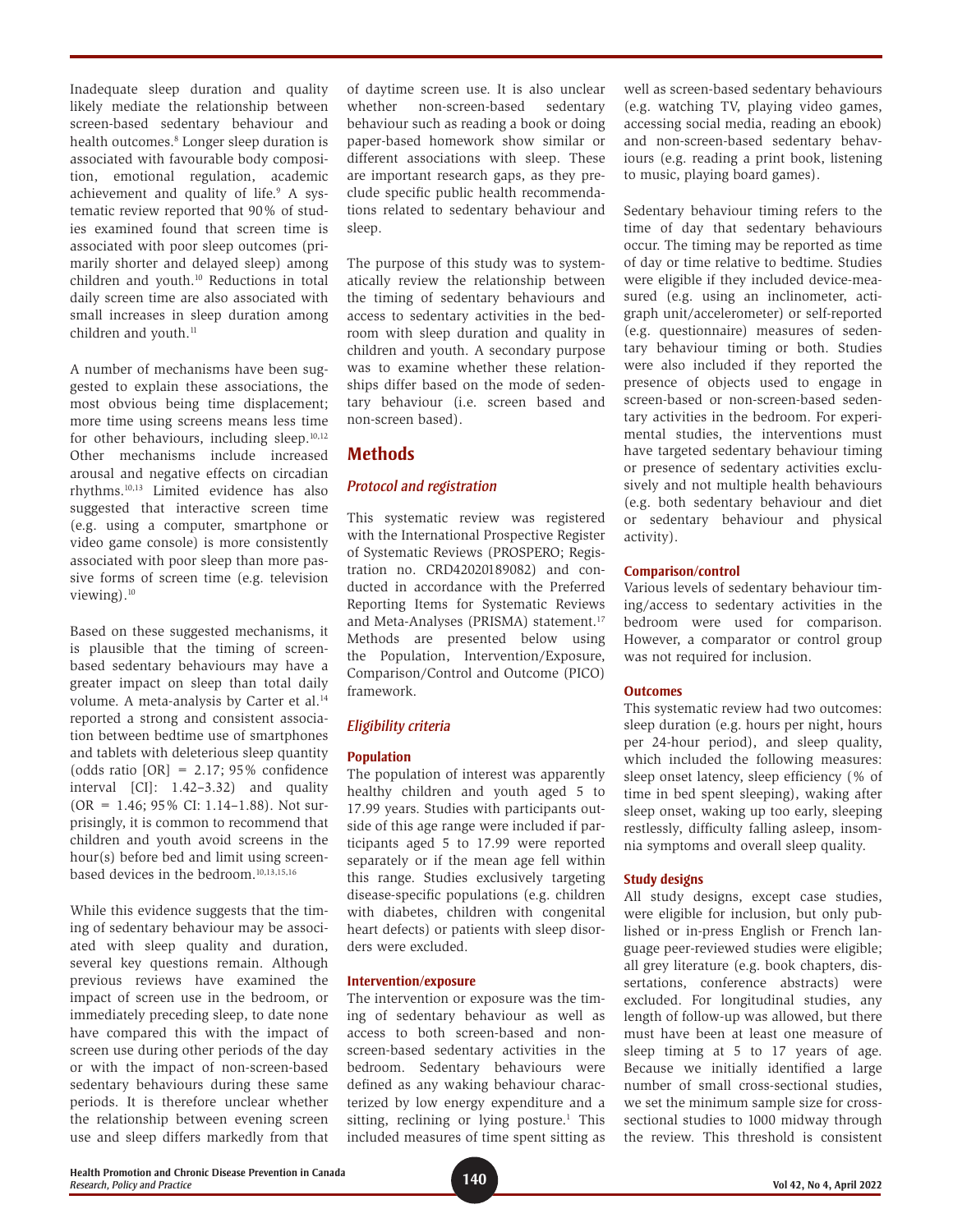with previous systematic reviews in this field.9 There were no sample size limitations for longitudinal or experimental studies.

#### *Information sources and search strategy*

A comprehensive search strategy was developed by a research librarian (AR-W). Four bibliographic databases were searched: Ovid MEDLINE, Ovid Embase, Ovid PsycINFO and EBSCO Cumulative Index to Nursing & Allied Health Literature (CINAHL). Searches were conducted on 19 January 2021. All studies had to have been published on or since 1 January 2010; these dates were chosen to manage scope and to focus on the most recent body of evidence.

The search strategy is shown in Supplementary Table 1 ([https://osf.io](https://osf.io/q7wes/?view_only=420496c898b740f988e9077c3a9010e1) [/q7wes/?view\\_only=420496c898b740f988](https://osf.io/q7wes/?view_only=420496c898b740f988e9077c3a9010e1) [e9077c3a9010e1](https://osf.io/q7wes/?view_only=420496c898b740f988e9077c3a9010e1)).

We also searched the reference lists of all review studies identified during level 2 screening for additional relevant studies.

#### *Data extraction*

To remove duplicates, bibliographic records were extracted and imported into EndNote software (Clarivate, Philadelphia, PA, US). During level 1 screening, two reviewers (any combination of JC, TM, SP or TJS), working independently, screened titles and abstracts of potentially relevant articles using Covidence (Veritas Health Innovation, Melbourne, AU). We obtained full-text copies of the articles that met initial screening criteria. During level 2 screening, two reviewers (any combination of JC, TM, SP, KD or TJS), working independently, examined all the full-text articles. Any discrepancies were resolved via discussion until consensus was reached.

A reviewer (TM) extracted the relevant data using a customized Google Form, and another (TJS) verified the data. Authors' and journal names were not blinded when the reviewers were extracting data. The extracted information included descriptive study characteristics (e.g. author, publication year, study design, country, sample size, age, sex), intervention/exposure, outcome(s), results and confounders. Where studies reported multiple models, the reviewers extracted results from the most fully adjusted model, including both the direction and statistical significance of any associations.

#### *Risk of bias and study quality assessment*

Using the Grading of Recommendations Assessment, Development and Evaluation (GRADE) framework,<sup>18</sup> we systematically examined the quality of primary research contributing to each health indicator and assessed the overall quality and risk of bias of the evidence across health indicators. We completed the risk of bias assessment for individual intervention studies according to methods described in the Cochrane Handbook.19 GRADE does not have a tool for assessing risk of bias in observational studies, but does recommend the types of characteristics to examine.18 For individual observational studies, we assessed selection bias, performance bias, selective reporting bias, detection bias, attrition bias and other biases (e.g. inadequate control for key confounders). Risk of bias for individual studies was assessed by one reviewer (TM) and verified by another (TJS). According to the GRADE framework, randomized controlled trials start with a quality of evidence rating of "high"; all other designs start at a rating of "low."18 The quality of evidence can be downgraded if there are limitations across studies as a result of risk of bias (operationalized as ≥50% of studies showing high risk of bias for a given outcome), inconsistency, indirectness, imprecision or other factors.18 The quality can be upgraded if there are no serious limitations, as well as a large magnitude of effect or evidence of a dose– response relationship.18

# **Results**

#### *Description of studies*

A total of 3548 studies were identified through database searches, leaving 2999 after duplicates were removed. After title and abstract screening, 803 papers underwent full-text review. Of these, 42 met all inclusion criteria. Searching the reference lists of all reviews identified at level 2 screening identified 132 potentially relevant papers, of which 2 met the inclusion criteria. This left a total of 44 papers, reporting on 42 individual datasets. (See Figure 1 for the PRISMA flow diagram<sup>17</sup>.)

The most common reasons for excluding an article at level 1 full-text screening was that the study failed to measure or report sedentary behaviour timing  $(n = 290)$ , it was a conference abstract  $(n = 154)$  or that it examined ineligible populations  $(n = 110)$ . Forty-three cross-sectional studies that met other inclusion criteria were excluded because the sample size was less than 1000. A list of reasons for excluding individual papers is in Supplementary Table 2 ([https://osf.io/](https://osf.io/q7wes/?view_only=420496c898b740f988e9077c3a9010e1) [q7wes/?view\\_only=420496c898b740f988](https://osf.io/q7wes/?view_only=420496c898b740f988e9077c3a9010e1) [e9077c3a9010e1](https://osf.io/q7wes/?view_only=420496c898b740f988e9077c3a9010e1)). Quality of evidence for each outcome are presented in Table 1, and a high-level summary of findings is presented in Table 2.

Characteristics of the individual studies included in this review are in Supplementary Tables 3–6 and risk of bias assessments of individual studies are in Supplementary Tables 7–10 [\(https://osf.](https://osf.io/q7wes/?view_only=420496c898b740f988e9077c3a9010e1) [io/q7wes/?view\\_only=420496c898b740f9](https://osf.io/q7wes/?view_only=420496c898b740f988e9077c3a9010e1) [88e9077c3a9010e1\)](https://osf.io/q7wes/?view_only=420496c898b740f988e9077c3a9010e1). We identified 28 cross-sectional studies, 6 longitudinal studies lasting between 1 and 3 years, and 8 nonrandomized intervention studies lasting 1 to 14 days.

Sedentary behaviour was self- or parentreported in 36 studies, device-measured in 1 study, and intervened upon by the research team in 5 nonrandomized intervention studies. Sleep duration and quality were device-measured in 7 of the 8 intervention studies and 1 of the 34 observational studies. Sedentary behaviour timing was categorized in a variety of ways across studies, including "morning," "after school," "dinner time," "after dinner," "before bedtime/sleep," "at night," "before and/or after lights out," "last hour before bed" and "in bed," as well as the specific time of use/last use. For this review, "morning," "after school" and "dinner time" were considered daytime, and all other time points, evening.

Thirty-one studies examined the impact of sedentary behaviour timing, while 16 studies examined the impact of sedentary behaviours in the bedroom (5 studies included both). Sleep duration was assessed in 34 studies, and sleep quality in 23, with 16 studies examining both eligible outcomes. Across all studies, there were 239267 participants from 23 countries. Mean ages ranged from 5.3 to 17.4 years.

#### *Data synthesis*

Because the heterogeneity in study design, measurement of sedentary behaviour and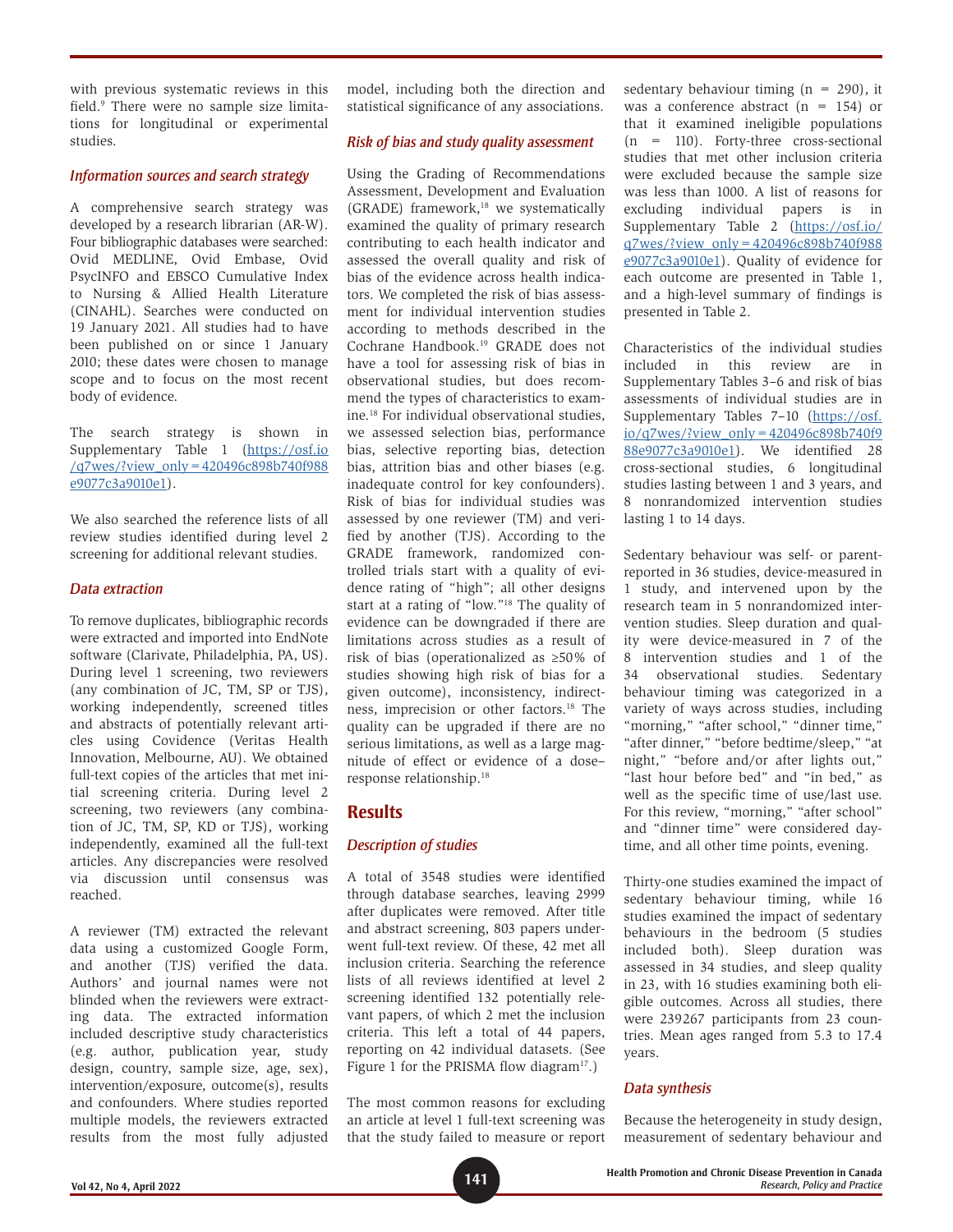**FIGURE 1 PRISMA 2020 flow diagram17 of search and inclusion of studies in this systematic review**





sleep, and statistical analyses precluding the use of meta-analyses, we present our results as a narrative synthesis.

#### *Sedentary behaviour timing and sleep duration*

Four nonrandomized intervention studies<sup>20-23</sup> examined the relationship between sedentary behaviour timing and sleep duration. One 2-week-long intervention reported that reducing total screen time after 9 p.m. increased sleep duration by  $17 \pm 2$  minutes.<sup>20</sup> Another 1-week-long intervention found that reducing mobile phone use in the hour before bed led to sleep lasting 21 minutes longer each night.21 An intervention lasting a single night reported a negative correlation between video game time and sleep duration  $(r = -0.92; p < 0.05)$ ,<sup>22</sup> while another single-night intervention reported that playing video games for 150 minutes reduced sleep duration by  $27 \pm 12$  minutes, compared to effects of playing the same game for 50 minutes.<sup>23</sup>

Quality of evidence was rated as very low for these experimental studies because of

the lack of randomized trials, concerns related to bias and lack of evidence of large effects or dose–response relationships.

One longitudinal study lasting 3 years reported that, in comparison to those who did not use screens at any time after dinner, those who used screens after dinner had significant reductions in sleep duration ( $\beta$  = −0.10; 95% CI: −0.18, −0.02;  $p = 0.01$ ).<sup>24</sup> However, there was no significant association between changes in screen use after dinner and changes in sleep duration ( $\beta$  = −0.08; 95% CI: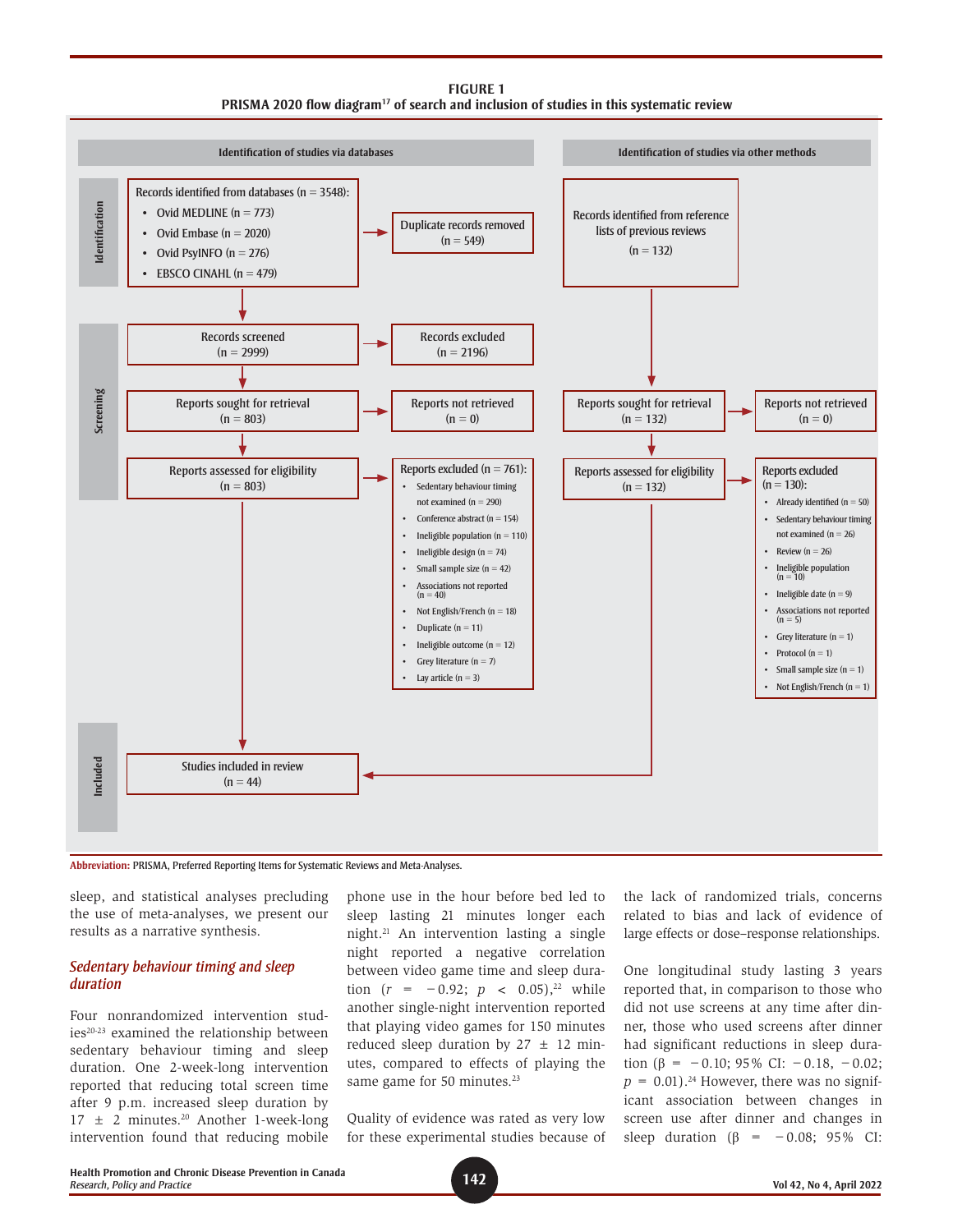| <b>TABLE 1</b>                                                                                  |
|-------------------------------------------------------------------------------------------------|
| Quality assessment and quality of evidence rating of studies included in this systematic review |

|                                                             | <b>Study design</b>      | No. of<br><b>studies</b> | No. of<br>participants | <b>Quality assessment indicator</b> |                                               |           |           |                                 |                         |                |
|-------------------------------------------------------------|--------------------------|--------------------------|------------------------|-------------------------------------|-----------------------------------------------|-----------|-----------|---------------------------------|-------------------------|----------------|
| <b>Health</b><br>outcome                                    |                          |                          |                        | <b>Risk of</b><br><b>bias</b>       | <b>Inconsistency Indirectness Imprecision</b> |           |           | Large<br>magnitude<br>of effect | <b>Dose</b><br>response | <b>Quality</b> |
| <b>Sleep duration</b>                                       |                          |                          |                        |                                     |                                               |           |           |                                 |                         |                |
| Sedentary<br>timing                                         | Nonrandomized<br>trials  | $\overline{4}$           | 71                     | High risk<br>of selection<br>bias   | Low                                           | Low       | Low       | N <sub>0</sub>                  | N <sub>0</sub>          | Very low       |
|                                                             | Observational<br>studies | 21                       | 208801                 | Low risk<br>of bias                 | Low                                           | Low       | Low       | N <sub>0</sub>                  | N <sub>0</sub>          | Low            |
| Presence of<br>sedentary<br><b>behaviours</b><br>in bedroom | Nonrandomized<br>trials  | $\bf{0}$                 | $\bf{0}$               | <b>NA</b>                           | <b>NA</b>                                     | <b>NA</b> | <b>NA</b> | <b>NA</b>                       | <b>NA</b>               | <b>NA</b>      |
|                                                             | Observational<br>studies | 15                       | 36711                  | Low risk<br>of bias                 | Low                                           | Low       | Low       | N <sub>0</sub>                  | N <sub>0</sub>          | Low            |
| <b>Sleep quality</b>                                        |                          |                          |                        |                                     |                                               |           |           |                                 |                         |                |
| Sedentary<br>timing                                         | Nonrandomized<br>trials  | 8                        | 361                    | High risk<br>of selection<br>bias   | High                                          | Low       | Low       | N <sub>0</sub>                  | N <sub>0</sub>          | Very low       |
|                                                             | Observational<br>studies | 12                       | 154836                 | Low risk<br>of bias                 | Low                                           | Low       | Low       | N <sub>0</sub>                  | N <sub>0</sub>          | Low            |
| Presence of<br>sedentary<br>behaviours<br>in bedroom        | Nonrandomized<br>trials  | $\bf{0}$                 | $\bf{0}$               | <b>NA</b>                           | <b>NA</b>                                     | <b>NA</b> | <b>NA</b> | <b>NA</b>                       | <b>NA</b>               | <b>NA</b>      |
|                                                             | Observational<br>studies | 5                        | 11154                  | Low risk<br>of bias                 | Low                                           | Low       | Low       | N <sub>0</sub>                  | N <sub>0</sub>          | Low            |

**Abbreviations:** NA, not applicable; no., number.

−0.16, 0.01; *p* = 0.07). A longitudinal study that lasted 2 years reported that watching TV/using video games before bedtime was associated with reduced sleep duration ( $\beta$  = -0.04; 95% CI:  $-0.05, -0.12; p < 0.05$ <sup>25</sup>

Nineteen cross-sectional studies examined the relationship between sedentary behaviour timing and sleep duration<sup>26-44</sup>, 2 of which looked only at daytime sedentary behaviour<sup>39,44</sup>. Evening screen use was negatively associated with sleep in 15/17 studies<sup>26-35,37,40-43</sup>, positively associated with sleep in  $1/17$  study<sup>38</sup>, and showed one or more null associations in 5/17 studies<sup>28,36,40-42</sup>. Several studies reported associations for multiple modalities of screen use.

All 3 of the studies that examined daytime screen use reported negative associations with sleep duration.<sup>33,39,44</sup> One study reported that daytime homework/reading was negatively associated with sleep duration<sup>39</sup>, while another reported no association<sup>30</sup>.

Apart from video game use, the associations between evening screen use and

deleterious sleep duration were consistent across devices. The majority of studies reported that sleep duration was negatively associated with evening use of smartphones  $(8/10 \text{ studies})^{26-29,33-35,40}$ , total screen time  $(6/8 \text{ studies})^{30,33,34,40,42,43}$ , watching TV (5/6 studies)<sup>29,32-34,42</sup>, texting/ instant messaging  $(6/6 \text{ studies})^{27,28,31,35,37,42}$ , using a computer  $(3/3 \times 10^{32})^{32,33,41}$  and accessing the Internet  $(3/3 \text{ studies})^{28,29,42}$ , but not video games  $(1/4 \text{ studies})^{33}$ .

In terms of non-screen-based sedentary behaviours, 1 study reported a positive association between evening homework/

**TABLE 2 High-level summary of findings by health outcome**

| <b>Sleep outcome</b>       | No. of studies | No. of participants | <b>Quality of evidence</b> | <b>Summary of findings</b>                                                                                |  |  |
|----------------------------|----------------|---------------------|----------------------------|-----------------------------------------------------------------------------------------------------------|--|--|
|                            |                |                     |                            | Evening screen use is negatively associated with sleep duration                                           |  |  |
| Sleep duration             | 34             | 233067              | Very low                   | Reducing evening screen use may increase sleep duration                                                   |  |  |
|                            |                |                     |                            | Presence of screen-based devices in the bedroom may be associated<br>with reduced sleep duration          |  |  |
| Sleep quality              | 22             | 160686              | Low                        | Evening screen use and presence of screens in the bedroom are<br>negatively associated with sleep quality |  |  |
|                            |                |                     |                            | Reducing evening screen use may increase sleep quality                                                    |  |  |
| Abbreviation: No., number. |                |                     |                            |                                                                                                           |  |  |
|                            |                |                     |                            | the did, masses it as seed character place or masses that is consider                                     |  |  |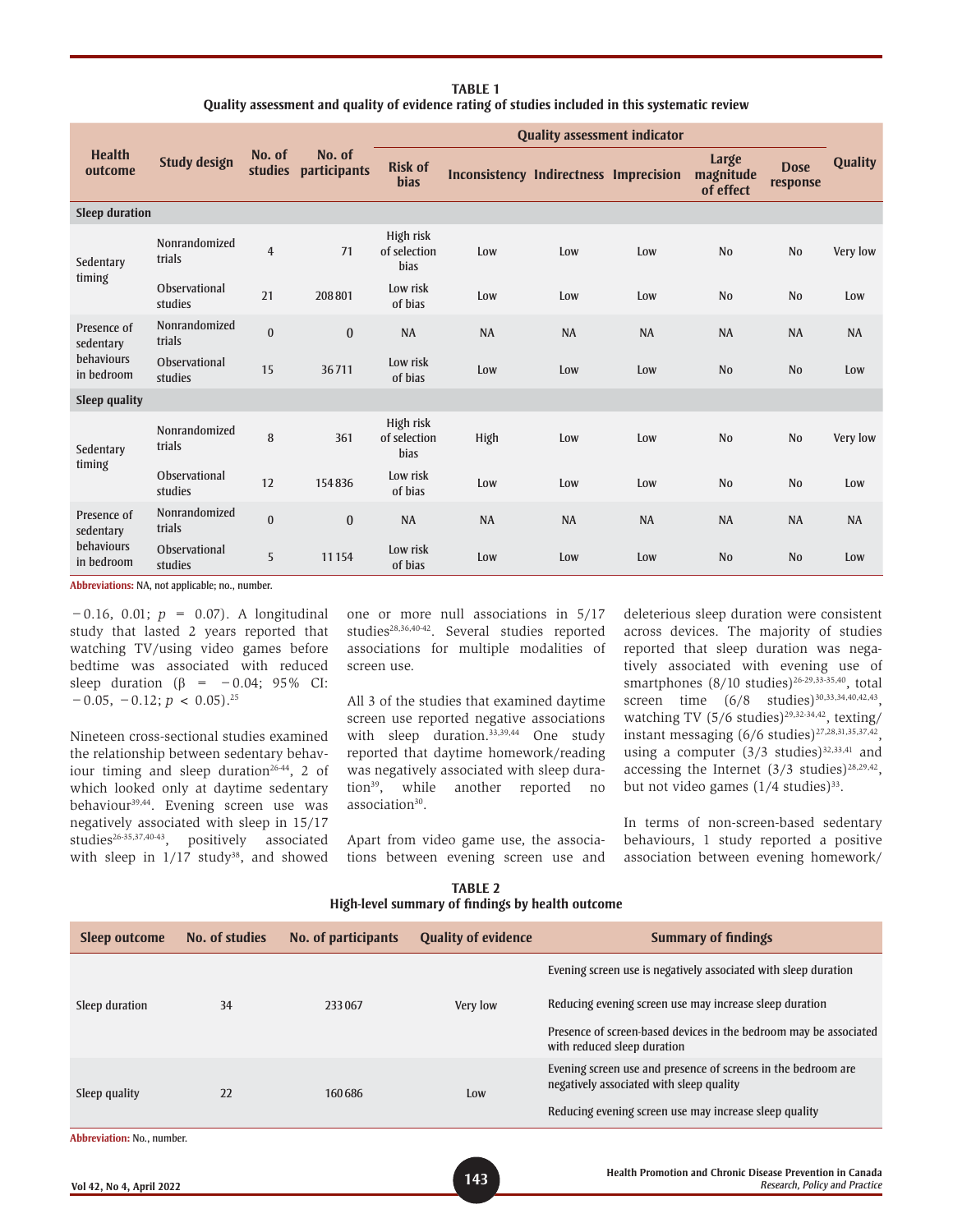reading and sleep duration<sup>30</sup>, while 2 studies reported no association<sup>29,43</sup>. Listening to music on a phone or MP3 player in the evening was negatively associated with sleep duration in  $2/2$  studies<sup>28,33</sup>, while listening to the radio was not associated with sleep duration in  $1/1$  studies<sup>41</sup>. Two cross-sectional studies examined the relationship between evening screen use in bed and sleep duration<sup>30,41</sup>. Of these, one reported that adolescents with the lowest self-reported sleep were more likely to report screen use in bed<sup>30</sup>; the other reported that self-reported sleep duration was lower among adolescents who used computers, but not other screen-based devices, in bed "almost every night" or more often<sup>41</sup>.

Quality of evidence was rated as low for all observational studies because of the lack of large effects or dose–response relationships.

#### *Access to sedentary activities in the bedroom and sleep duration*

Three longitudinal<sup>25,46,47</sup> and 12 crosssectional<sup>41-45,48-54</sup> studies examined the relationship between access to sedentary activities in the bedroom and sleep duration. The longitudinal studies provided mixed results: Cespedes et al.<sup>45</sup> found that the presence of a TV in the bedroom was associated with reduced sleep duration; King et al.23 reported no association between bedroom screens and sleep duration; and Nuutinen et al.<sup>46</sup> reported that having a TV in the bedroom was negatively associated with weekend sleep duration among boys, and positively associated with weekend sleep duration among girls, with no significant associations observed between having a TV or computer in the bedroom and weekday sleep in either gender.

In the cross-sectional studies, associations between the use of screens in the bedroom and deleterious sleep duration were observed for computers  $(3/4 \text{ studies})^{41,42,44}$ and all screen-based devices (3/3 studies)40,42,52, with inconsistent results observed for TV watching (negative association observed for at least one analysis in  $5/11$  studies)<sup>42,47,50,52,53</sup>, playing video games (negative association in 1/2 studies)42 and using cell phones (negative association in  $1/2$  studies)<sup>42</sup>.

The quality of evidence was rated as low; although bias was not a concern, there

was no evidence of large magnitude of effect or dose–response relationships.

# *Sedentary behaviour timing and sleep quality*

Eight nonrandomized intervention studies and 12 observational studies examined the relationship between sedentary behaviour timing and sleep quality. One intervention asked participants to avoid using screens after 9 p.m. on school nights for 2 weeks<sup>20</sup>. Compared to baseline, this intervention resulted in earlier sleep onset on school nights, by 20 minutes, with no change in sleep efficiency<sup>20</sup>. The other interventions lasted one night; they reported significant associations between evening screen use and sleep onset latency (negative in  $2/6$  studies)<sup>23,54</sup>, sleep efficiency (negative in  $2/3$  studies)<sup>23,55</sup>, number of arousals per hour (negative in 1/1 studies)<sup>55</sup> but not waking after sleep onset  $(0/1$  studies)<sup>55</sup>.

One intervention study also reported that exposure to violent video games before bed reduced overall sleep quality for those with low exposure to games in daily life  $(\leq 1$  hour/day), but not for those with high exposure ( $\geq$ 3 hours/day)<sup>56</sup>.

Of the 6 interventions investigating devicemeasured sleep quality<sup>20,22,23,54,55,57</sup>, 4 reported negative associations between evening screen use and at least one outcome 20,23,54,55. The quality of evidence for intervention studies was rated as very low because of the lack of randomized trials, high risk of selection bias and inconsistency of results, with no evidence of large effects or dose–response relationship.

Two longitudinal studies examined the relationship between timing of sedentary behaviour and sleep quality over 1 year<sup>58</sup> and 3 years<sup>59</sup>. Foerster et al.<sup>58</sup> reported that adolescents woken by their phone were more likely to develop restless sleep and problems falling asleep than those who were not woken up by their phone. Similarly, Vernon et al.<sup>59</sup> reported that nighttime phone use was also associated with poor sleep quality.

The relationship between timing and sleep quality was also assessed in 10 cross-sectional studies<sup>32-35,37,39,40,43,60,61</sup>. The use of screen-based devices in the evening was negatively associated with measures of sleep quality in 7/9 studies<sup>33-35,37,40,60,61</sup>, positively associated with sleep quality in  $1/9$  studies<sup>34</sup> and demonstrated null associations in  $3/9$  studies<sup>32,34,43</sup>. (Several studies reported associations for multiple measures of sleep quality.)

Daytime screen use was negatively associated with measures of sleep quality in  $2/2$  studies<sup>33,39</sup> or had null associations in  $1/2$  studies<sup>39</sup>.

Overall sleep quality was negatively associated with evening screen use in  $3/4$  studies<sup>35,40,61</sup>, but was not associated with reading in  $1/1$  studies<sup>43</sup>. Sleep onset latency was positively associated with evening screen use in  $2/3$  studies<sup>33,60</sup>, negatively associated with evening screen use in  $1/3$  studies<sup>34</sup> and positively associated with daytime screen use in  $1/1$  studies<sup>33</sup>. Sleep efficiency was negatively associated with evening screen access/use in  $1/1$  studies<sup>40</sup>. Insomnia symptoms were positively associated with evening screen use in  $2/2$  studies<sup>35,37</sup>. Waking up too early, difficulty falling asleep and sleeping restlessly were all positively associated with evening screen use in  $1/1$  studies<sup>34</sup>. Waking after sleep onset $34$  and frequency of sleep disturbances<sup>32</sup> were not associated with evening screen use in 1/1 studies.

After-school homework and mobile phone use were positively associated with difficulty maintaining sleep in Grades 6 to 8 (but not Grades 4 to 5) and were not associated with difficulty falling asleep in either age group in  $1/1$  studies<sup>39</sup>.

The quality of evidence for these observational studies was rated as low, as there was a low risk of bias with no evidence of large effects or dose–response relationships.

#### *Access to sedentary activities in the bedroom and sleep quality*

Of the 5 cross-sectional studies<sup>40,43,52,53,61</sup> that examined the relationship between access to screen-based devices in the bedroom and sleep quality, 4/5 reported negative associations between the presence of electronic screens in the bedroom and at least one measure of sleep quality<sup>40,43,52,61</sup>, and  $1/5$  reported only null associations<sup>53</sup>. Overall sleep quality was negatively associated with the presence of screen-based devices in the bedroom in  $3/3$  studies<sup>40,43,61</sup>, while both sleep efficiency<sup>40</sup> and perceived insufficient sleep<sup>52</sup> were negatively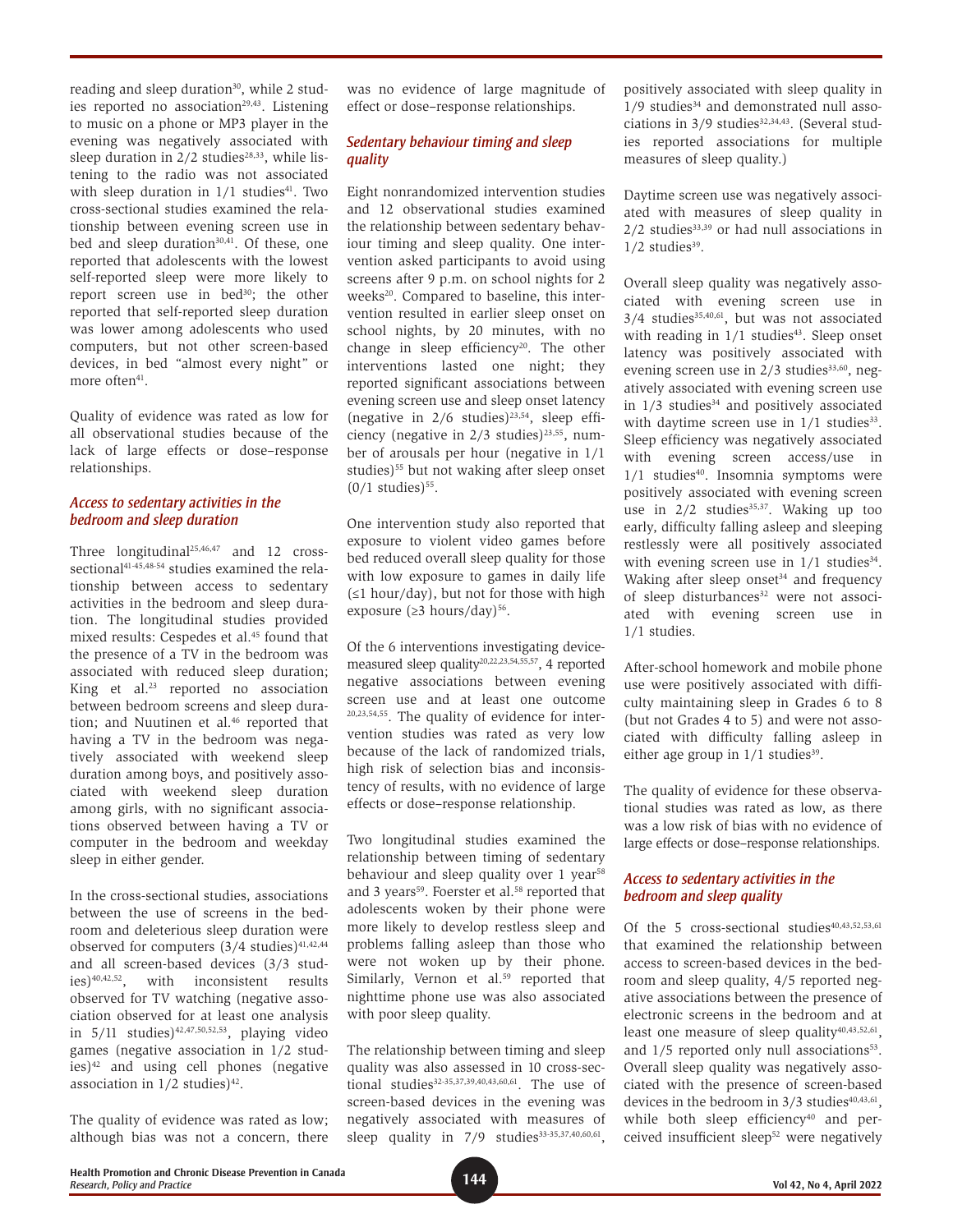associated with screen-based sedentary behaviours in 1/1 studies. Sleep onset insomnia was not associated with the presence of screens in the bedroom in  $1/1$  studies<sup>53</sup>.

The quality of evidence for these crosssectional studies was rated as low; although risk of bias was low, there was no evidence of large effects or dose– response relationship.

# **Discussion**

The purpose of this study was to systematically review the relationship between the timing of sedentary behaviours and access to sedentary activities in the bedroom with sleep duration and quality in children and youth. Our findings suggest that evening screen use and access to screen-based devices in the bedroom are associated with reduced sleep duration and quality in this age group. Interventionbased studies suggest that reducing evening screen use may lead to improved sleep duration and quality, although most interventions only examined a single night's sleep. In the 2 studies lasting 1 week or longer, restricting evening screen use resulted in a roughly 20-minute increase in each night's sleep $20,21$ , suggesting that the impacts may be clinically meaningful.

A secondary purpose of this review was to examine whether these relationships differ based on the mode of sedentary behaviour. In contrast to screen-based sedentary behaviours, our results suggest that reading and doing homework are not consistently associated with sleep duration or quality in this age group. Although only 3 studies reported on listening to music, 2 studies reported that listening to music on a cell phone or MP3 player was negatively associated with sleep duration $30,33$ , whereas listening to the radio was not associated with sleep duration<sup>41</sup>.

Taken together, these findings suggest that screen-based sedentary behaviours are more likely to negatively impact sleep duration and quality, although relatively few studies examined the impact of nonscreen-based sedentary behaviours. In contrast to previous research $10$ , we found that, with the exception of video games, both interactive (e.g. computers, phones) and passive (e.g. TV viewing) forms of screen use were consistently associated with reduced sleep duration.

Compared to evening screen use, far fewer studies examined the impact of daytime use on sleep duration<sup>33,39,44</sup> or quality<sup>33,39</sup>; only one study examined associations between both daytime and evening sedentary behaviours and sleep duration or quality<sup>33</sup>. However, all these studies reported deleterious relationships between daytime screen use and at least one measure of sleep duration or quality. This is in line with previous research that found that total screen time is consistently associated with poorer sleep outcomes among children and youth $10$ . Unfortunately, the timing of sedentary behaviour was measured in various ways across studies, using broad descriptions such as "morning," "after school" or "before bedtime." This evidence gap makes it impossible to identify the optimal "cooling off" period prior to sleep. Further research is needed to directly compare the impact of sedentary behaviour during different periods of the day and night, as well as to examine the optimal interval between screen use and bedtime.

Our findings do suggest that children and youth are likely to benefit from following the recommendations of the American Academy of Pediatrics<sup>15</sup> and Canadian Pediatric Society<sup>16</sup>, both of which include removing screens from bedrooms and avoiding screens for at least 1 hour before bed. Although the current findings are based on very low quality evidence, meeting these recommendations will likely still benefit sleep, with very low risk of harm. Removing screens from bedrooms is particularly important because bedroom screen use is most likely to directly displace or delay sleep. This may also be easier than reducing screen time during other periods of the day, when parents have less control over screen use. It is important that schools and teachers help to support students in limiting their evening screen time, by limiting the volume and frequency of screen-based homework that must be completed each day.

Although we cannot rule out the possibility of a bidirectional relationship, the evidence included in this review does not suggest that changes in sleep duration or quality lead to increases in evening screen use. Of the longitudinal studies we identify in the review, none reported that reductions in sleep quality or duration predicted subsequent increases in evening screen time. Further, the intervention studies included suggest that increases in evening screen use are associated with subsequent reductions in sleep duration and quality. Future studies should specifically investigate the directionality of the relationship between sedentary behaviour timing and sleep outcomes.

# *Strengths and limitations*

This review has a number of strengths and limitations. We used a comprehensive search strategy, included all study designs, assessed risk of bias within studies and used the GRADE approach to determine the certainty of evidence across studies. However, GRADE takes a conservative approach, with all study designs other than randomized trials starting as "low quality" by default.18

All the cross-sectional studies (but not longitudinal or intervention studies) had to have a minimum of 1000 participants, which may have limited the number of included studies for some outcomes. Restricting inclusion to larger cross-sectional studies increases the likelihood of detecting a true effect $62$ , and the large number of included studies  $(n = 44)$  and participants ( $n = 239267$ ) increased the confidence in our findings. The studies excluded because of small sample size had altogether 17 603 eligible participants, which represents just 7% of participants in the papers in this review.

Our search strategy did not include grey literature and we did not contact content experts, although we believe this would be unlikely to impact our overall findings. Our review also identified relatively few intervention studies.

The studies did not differentiate between recreational and school-related screen time; nor did they indicate whether homework was screen or paper based. Future studies should employ randomized intervention studies to better understand the chronic impact of reductions in evening screen use, and to examine the associations between sleep and both recreational and school-related screen time.

All the observational studies in our review measured self- or parent-reported sedentary behaviour; using objective measures of sedentary behaviour timing would improve the quality of future research. Because of the heterogeneity in the included studies, we were unable to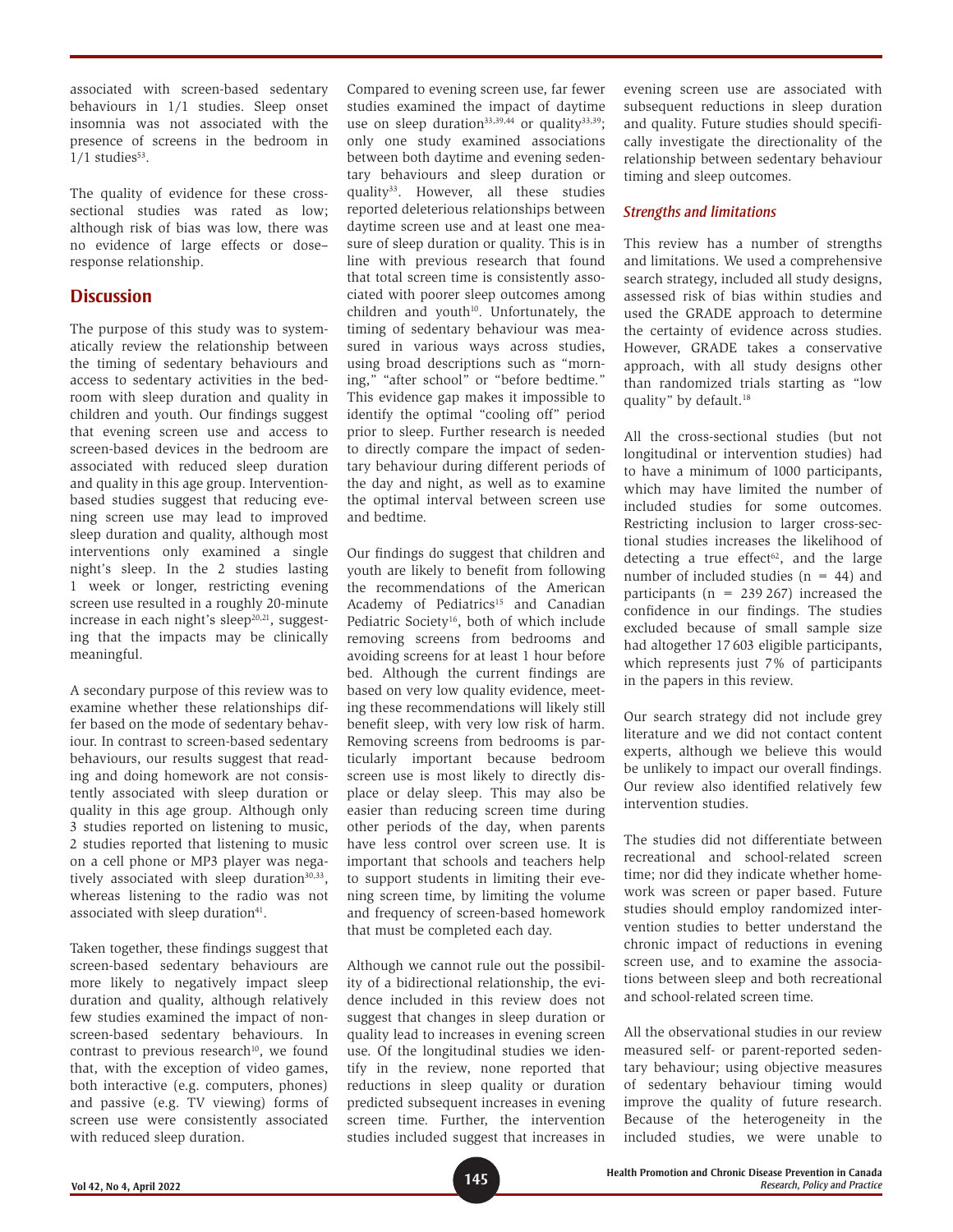perform meta-analyses, which also precluded a formal assessment of publication bias or investigation of whether relationships varied by age or gender. However, only including studies published in the last 10 years could have partly mitigated the risk of publication bias, as many more journals publish null findings in recent years.

Finally, our review was limited to English and French language peer-reviewed papers, although available evidence suggests these restrictions are unlikely to impact our findings<sup>63,64</sup>.

# **Conclusion**

Our results suggest that engaging in screen-based sedentary behaviours in the evening and access to screen-based devices in the bedroom are associated with reduced sleep duration and quality among school-aged children and youth. In contrast, there were no consistent associations between non-screen-based sedentary behaviours and sleep duration or quality in this age group. In order to maximize sleep duration and quality, children and youth should minimize screen time prior to bedtime and remove screens from their bedrooms.

# **Acknowledgements**

TJS was supported by the Jeanne and J.-Louis Lévesque Professorship in Nutrisciences and Health.

# **Registration of the protocol**

PROSPERO registration no. CRD42020189082, available from [www.crd.york.ac.uk](http://www.crd.york.ac.uk/PROSPERO/) [/PROSPERO/](http://www.crd.york.ac.uk/PROSPERO/).

# **Conflicts of interests**

TJS has received honorariums for public presentations on the health impact of sedentary behaviour. The other authors have no conflicts to declare.

# **Authors' contributions and statement**

TJS, TM, JC, SAP and KD screened the papers.

TM and TJS extracted the data and performed the risk of bias and GRADE assessments.

TJS drafted the final version of the 7. manuscript.

All authors were involved in the conception of the study, and all authors reviewed and approved the final version for publication.

The content and views expressed in this article are those of the authors and do not necessarily reflect those of the Government of Canada.

# **References**

- 1. Tremblay MS, Aubert S, Barnes JD, et al. Sedentary Behavior Research Network (SBRN) – Terminology Consensus Project process and outcome. Int J Behav Nutr Phys Act. 2017;14:75. [https://doi.org/10.1186](https://doi.org/10.1186/s12966-017-0525-8) [/s12966-017-0525-8](https://doi.org/10.1186/s12966-017-0525-8)
- 2. Tremblay MS, Carson V, Chaput J-P, et al. Canadian 24-Hour Movement Guidelines for Children and Youth: an integration of physical activity, sedentary behaviour, and sleep. Appl Physiol Nutr Metab. 2016;41(6 (Suppl. 3)):S311-27. [https://doi.org/10.1139](https://doi.org/10.1139/apnm-2016-0151) [/apnm-2016-0151](https://doi.org/10.1139/apnm-2016-0151)
- 3. Prince SA, LeBlanc AG, Colley RC, Saunders TJ. Measurement of sedentary behaviour in population health surveys: a review and recommendations. Peer J. 2017;5:e4130. [https://](https://doi.org/10.7717/peerj.4130) [doi.org/10.7717/peerj.4130](https://doi.org/10.7717/peerj.4130)
- 4. Carson V, Hunter S, Kuzik N, et al. Systematic review of sedentary behaviour and health indicators in schoolaged children and youth: an update. Appl Physiol Nutr Metab. 2016;41(6 Suppl 3):S240-65. [https://doi.org](https://doi.org/10.1139/apnm-2015-0630) [/10.1139/apnm-2015-0630](https://doi.org/10.1139/apnm-2015-0630)
- 5. Wang X, Li Y, Fan H. The associations between screen time-based sedentary behavior and depression: a systematic review and meta-analysis. BMC Public Health. 2019;19(1):1524. [https://](https://doi.org/10.1186/s12889-019-7904-9) [doi.org/10.1186/s12889-019-7904-9](https://doi.org/10.1186/s12889-019-7904-9)
- 6. Liu M, Wu L, Yao S. Dose-response association of screen time-based sedentary behaviour in children and adolescents and depression: a metaanalysis of observational studies. Br J Sports Med. 2016;50(20):1252-8. [https://doi.org/10.1136/bjsports](https://doi.org/10.1136/bjsports-2015-095084) [-2015-095084](https://doi.org/10.1136/bjsports-2015-095084)
- Tang S, Werner-Seidler A, Torok M, Mackinnon AJ, Christensen H. The relationship between screen time and mental health in young people: a systematic review of longitudinal studies. Clin Psychol Rev. 2021;86: 102021. [https://doi.org/10.1016/j.cpr](https://doi.org/10.1016/j.cpr.2021.102021) [.2021.102021](https://doi.org/10.1016/j.cpr.2021.102021)
- 8. Saunders TJ, McIsaac T, Douillette K, et al. Sedentary behaviour and health in adults: an overview of systematic reviews. Appl Physiol Nutr Metab. 2020;45(10 (Suppl. 2)):S197-217. <https://doi.org/apnm-2020-0272>
- 9. Chaput JP, Gray C, Poitras V, et al. Systematic review of the relationships between sleep duration and health indicators in school-aged children and youth. Appl Physiol Nutr Metab. 2016;41(6 Suppl 3):S266–82. [https://](https://doi.org/10.1139/apnm-2015-0627) [doi.org/10.1139/apnm-2015-0627](https://doi.org/10.1139/apnm-2015-0627)
- 10. Hale L, Guan S. Screen time and sleep among school-aged children and adolescents: a systematic literature review. Sleep Med Rev. 2015;21:50-8. [https://](https://doi.org/10.1016/j.smrv.2014.07.007) [doi.org/10.1016/j.smrv.2014.07.007](https://doi.org/10.1016/j.smrv.2014.07.007)
- 11. Martin KB, Bednarz JM, Aromataris EC. Interventions to control children's screen use and their effect on sleep: a systematic review and meta-analysis. J Sleep Res. 2021;30(3):e13130. [https://](https://doi.org/10.1111/jsr.13130) [doi.org/10.1111/jsr.13130](https://doi.org/10.1111/jsr.13130)
- 12. Chaput J-P, Carson V, Gray CE, Tremblay MS. Importance of all movement behaviors in a 24 hour period for overall health. Int J Environ Res Public Health. 2014;11(12):12575-81. [https://](https://doi.org/10.3390/ijerph111212575) [doi.org/10.3390/ijerph111212575](https://doi.org/10.3390/ijerph111212575)
- 13. Hale L, Kirschen GW, LeBourgeois MK, et al. Youth screen media habits and sleep: sleep-friendly screen behavior recommendations for clinicians, educators, and parents. Child Adolesc Psychiatr Clin N Am. 2018;27(2):229- 45. [https://doi.org/10.1016/j.chc.2017](https://doi.org/10.1016/j.chc.2017.11.014) [.11.014](https://doi.org/10.1016/j.chc.2017.11.014)
- 14. Carter B, Rees P, Hale L, Bhattacharjee D, Paradkar M. Association between portable screen-based media device access or use and sleep outcomes: a systematic review and meta-analysis. JAMA Pediatr. 2016;170(12):1202-8. [https://doi.org/10.1001/jamapediatrics](https://doi.org/10.1001/jamapediatrics.2016.2341) [.2016.2341](https://doi.org/10.1001/jamapediatrics.2016.2341)

**146 Health Promotion and Chronic Disease Prevention in Canada**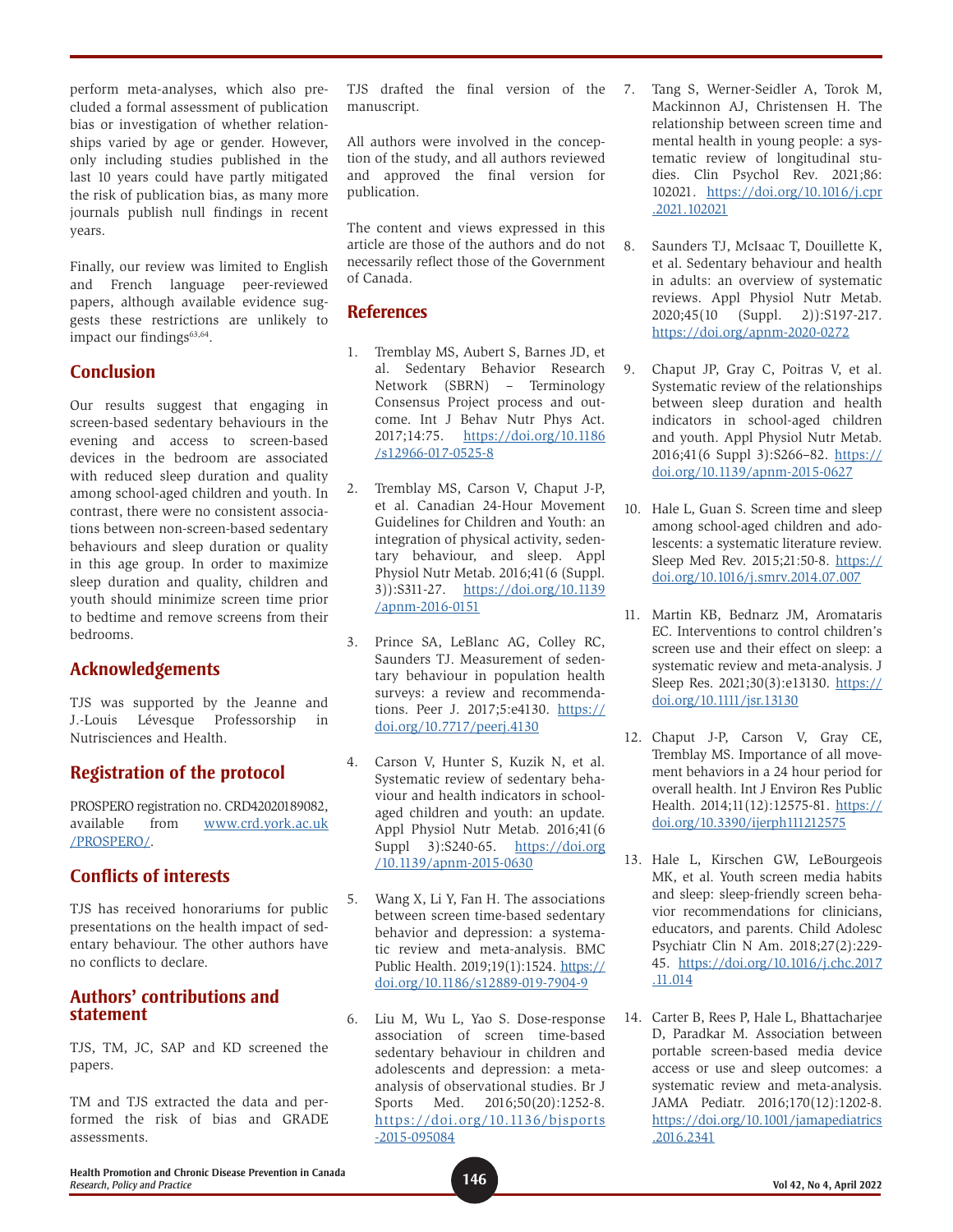- 15. Council on Communications and Media. Media use in school-aged children and adolescents. Pediatrics. 2016;138(5):e20162592. [https://doi](https://doi.org/10.1542/peds.2016-2592) [.org/10.1542/peds.2016-2592](https://doi.org/10.1542/peds.2016-2592)
- 16. Canadian Paediatric Society. Screen time and young children: promoting health and development in a digital world. Paediatr Child Health. 2017; 22(8):461-68. [https://doi.org/10.1093](https://doi.org/10.1093/pch/pxx197) [/pch/pxx197](https://doi.org/10.1093/pch/pxx197)
- 17. Page MJ, McKenzie JE, Bossuyt PM, et al. The PRISMA 2020 statement: an updated guideline for reporting systematic reviews. BMJ. 2021;372:n71. <https://doi.org/10.1136/bmj.n71>
- 18. Guyatt GH, Oxman AD, Vist G, et al. GRADE guidelines: 4. Rating the quality of evidence—study limitations (risk of bias). J Clin Epidemiol. 2011; 64(4):407-15. [https://doi.org/10.1016](https://doi.org/10.1016/j.jclinepi.2010.07.017) [/j.jclinepi.2010.07.017](https://doi.org/10.1016/j.jclinepi.2010.07.017)
- 19. Higgins JP, Green S, editors. Cochrane handbook for systematic reviews of interventions. Version 5.1.0 [Internet]. London (UK): The Cochrane Collaboration; [updated March 2011]. Available from: [www.handbook.cochrane.org](http://www.handbook.cochrane.org)
- 20. Perrault AA, Bayer L, Peuvrier M, et al. Reducing the use of screen electronic devices in the evening is associated with improved sleep and daytime vigilance in adolescents. Sleep. 2019;42(9):zsz125. [https://doi](https://doi.org/10.1093/sleep/zsz125) [.org/10.1093/sleep/zsz125](https://doi.org/10.1093/sleep/zsz125)
- 21. Bartel K, Scheeren R, Gradisar M. Altering adolescents' pre-bedtime phone use to achieve better sleep health. Health Commun. 2019;34(4): 456–62. [https://doi.org/10.1080](https://doi.org/10.1080/10410236.2017.1422099) [/10410236.2017.1422099](https://doi.org/10.1080/10410236.2017.1422099)
- 22. Wolfe J, Kar K, Perry A, Reynolds C, Gradisar M, Short MA. Single night video-game use leads to sleep loss and attention deficits in older adolescents. J Adolesc. 2014;37(7):1003-9. [https://doi.org/10.1016/j.adolescence](https://doi.org/10.1016/j.adolescence.2014.07.013) [.2014.07.013](https://doi.org/10.1016/j.adolescence.2014.07.013)
- 23. King DL, Gradisar M, Drummond A, et al. The impact of prolonged violent video-gaming on adolescent sleep: an experimental study. J Sleep Res. 2013; 22(2):137-43. [https://doi.org/10.1111](https://doi.org/10.1111/j.1365-2869.2012.01060.x ) [/j.1365-2869.2012.01060.x](https://doi.org/10.1111/j.1365-2869.2012.01060.x )
- 24. Komrij NL, van Stralen MM, Busch V, et al. Predictors of changes in sleep duration in Dutch primary schoolchildren: the ChecKid Study. Int J Behav Med. 2021;28(2):189-99. [https://doi](https://doi.org/10.1007/s12529-020-09876-7) [.org/10.1007/s12529-020-09876-7](https://doi.org/10.1007/s12529-020-09876-7)
- 25. Alqaderi H, Goodson JM, Subramanian SV, Tavares M. Short sleep duration and screen-based activities: a longitudinal multilevel analysis. Am J Lifestyle Med. 2018;12(4):340-8. [https://doi](https://doi.org/10.1177/1559827616667048) [.org/10.1177/1559827616667048](https://doi.org/10.1177/1559827616667048)
- 26. Alves FR, de Souza EA, de França Ferreira LG, de Oliveira Vilar Neto J, de Bruin VM, de Bruin PF. Sleep duration and daytime sleepiness in a large sample of Brazilian high school adolescents. Sleep Med. 2020;66:207- 15. [https://doi.org/10.1016/j.sleep](https://doi.org/10.1016/j.sleep.2019.08.019) [.2019.08.019](https://doi.org/10.1016/j.sleep.2019.08.019)
- 27. Garmy P, Idecrans T, Hertz M, Sollerhed A-C, Hagell P. Is sleep duration associated with self-reported overall health, screen time, and nighttime texting among adolescents? J Int Med Res. 2020;48(3):300060519892399. [https://doi.org/10.1177/03000605198](https://doi.org/10.1177/0300060519892399) [92399](https://doi.org/10.1177/0300060519892399)
- 28. Mei X, Hu Z, Zhou D, et al. Sleep patterns, mobile phone use and psychological symptoms among adolescents in coastal developed city of China: an exploratory cross-sectional study. Sleep Biol Rhythms. 2019;17(2): 233-41. [https://doi.org/10.1007/s41105](https://doi.org/10.1007/s41105-019-00208-1) [-019-00208-1](https://doi.org/10.1007/s41105-019-00208-1)
- 29. Li X-D, Tai J, Xu Z-F, Wang G-X, et al. Sleep duration and factors related to sleep loss in 3-14-year-old children in Beijing: a cross-sectional survey. Chin Med J (Engl). 2018;131(15):1799-807. [https://doi.org/10.4103/0366-6999](https://doi.org/10.4103/0366-6999.237403) [.237403](https://doi.org/10.4103/0366-6999.237403)
- 30. Widome R, Berger AT, Lenk KM, et al. Correlates of short sleep duration among adolescents. J Adolesc. 2019; 77:163-7. [https://doi.org/10.1016/j](https://doi.org/10.1016/j.adolescence.2019.10.011) [.adolescence.2019.10.011](https://doi.org/10.1016/j.adolescence.2019.10.011)
- 31. Grover K, Pecor K, Malkowski M, et al. Effects of instant messaging on school performance in adolescents. J Child Neurol. 2016;31(7):850-7. [https://](https://doi.org/10.1177/0883073815624758) [doi.org/10.1177/0883073815624758](https://doi.org/10.1177/0883073815624758)
- 32. Seo WS, Sung H-M, Lee JH, et al. Sleep patterns and their age-related changes in elementary-school children. Sleep Med. 2010;11(6):569-75. [https://doi.org/10.1016/j.sleep.2010](https://doi.org/10.1016/j.sleep.2010.03.011) [.03.011](https://doi.org/10.1016/j.sleep.2010.03.011)
- 33. Hysing M, Pallesen S, Stormark KM, Jakobsen R, Lundervold AJ, Sivertsen B. Sleep and use of electronic devices in adolescence: results from a large population-based study. BMJ Open. 2015;5(1):e006748. [https://doi.org](https://doi.org/10.1136/bmjopen-2014-006748) [/10.1136/bmjopen-2014-006748](https://doi.org/10.1136/bmjopen-2014-006748)
- 34. Mireku MO, Barker MM, Mutz J, et al. Night-time screen-based media device use and adolescents' sleep and health-related quality of life. Environ Int. 2019;124:66-78. [https://doi.org](https://doi.org/10.1016/j.envint.2018.11.069) [/10.1016/j.envint.2018.11.069](https://doi.org/10.1016/j.envint.2018.11.069)
- 35. Munezawa T, Kaneita Y, Osaki Y, et al. The association between use of mobile phones after lights out and sleep disturbances among Japanese adolescents: a nationwide cross-sectional survey. Sleep. 2011;34(8):1013- 20.<https://doi.org/10.5665/SLEEP.1152>
- 36. Orben A, Przybylski AK. Teenage sleep and technology engagement across the week. PeerJ. 2020;8:e8427. <https://doi.org/10.7717/peerj.8427>
- 37. Polos PG, Bhat S, Gupta D, et al. The impact of Sleep Time-Related Information and Communication Technology (STRICT) on sleep patterns and daytime functioning in American adolescents. J Adolesc. 2015;44:232-44. [https://doi.org/10.1016/j.adolescence](https://doi.org/10.1016/j.adolescence.2015.08.002) [.2015.08.002](https://doi.org/10.1016/j.adolescence.2015.08.002)
- 38. Seo J-H, Kim JH, Yang KI, Hong SB. Late use of electronic media and its association with sleep, depression, and suicidality among Korean adolescents. Sleep Med. 2017;29:76-80. [https://doi.org/10.1016/j.sleep.2016](https://doi.org/10.1016/j.sleep.2016.06.02) [.06.022](https://doi.org/10.1016/j.sleep.2016.06.02)
- 39. Jiang X, Hardy LL, Baur LA, Ding D, Wang L, Shi H. Sleep duration, schedule and quality among urban Chinese children and adolescents: associations with routine after-school activities. PLoS One. 2015;10(1): e0115326. [https://doi.org/10.1371](https://doi.org/10.1371/journal.pone.0115326) [/journal.pone.0115326](https://doi.org/10.1371/journal.pone.0115326)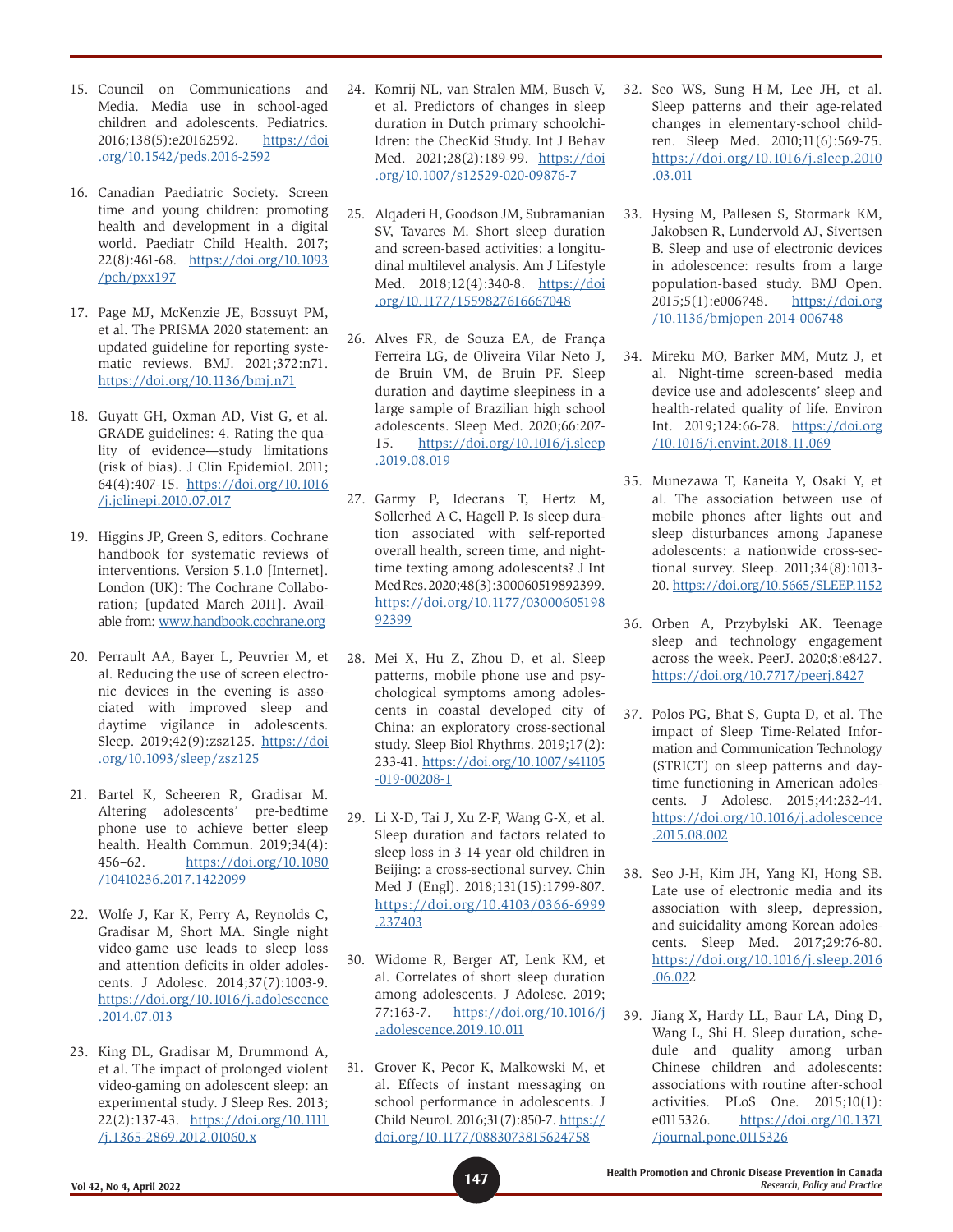- 40. Dube N, Khan K, Loehr S, Chu Y, Veugelers P. The use of entertainment and communication technologies before sleep could affect sleep and weight status: a population-based study among children. Int J Behav Nutr Phys Act. 2017;14(1):97. [https://](https://doi.org/10.1186/s12966-017-0547-2) [doi.org/10.1186/s12966-017-0547-2](https://doi.org/10.1186/s12966-017-0547-2)
- 41. Gamble AL, D'Rozario AL, Bartlett DJ, et al. Adolescent sleep patterns and night-time technology use: results of the Australian Broadcasting Corporation's Big Sleep Survey. PLoS One. 2014;9(11):e111700. [https://doi](https://doi.org/10.1371/journal.pone.0111700) [.org/10.1371/journal.pone.0111700](https://doi.org/10.1371/journal.pone.0111700)
- 42. Chahal H, Fung C, Kuhle S, Veugelers PJ. Availability and night-time use of electronic entertainment and communication devices are associated with short sleep duration and obesity among Canadian children. Pediatr Obes. 2013;8(1):42-51. [https://doi.org](https://doi.org/10.1111/j.2047-6310.2012.00085.x) [/10.1111/j.2047-6310.2012.00085.x](https://doi.org/10.1111/j.2047-6310.2012.00085.x)
- 43. Brambilla P, Giussani M, Pasinato A, et al.; "Ci piace sognare" Study Group. Sleep habits and pattern in 1–14 years old children and relationship with video devices use and evening and night child activities. Ital J Pediatr. 2017;43(1):7. [https://doi](https://doi.org/10.1186/s13052-016-0324-x) [.org/10.1186/s13052-016-0324-x](https://doi.org/10.1186/s13052-016-0324-x)
- 44. Continente X, Pérez A, Espelt A, López MJ. Media devices, family relationships and sleep patterns among adolescents in an urban area. Sleep Med. 2017;32:28-35. [https://doi.org](https://doi.org/10.1016/j.sleep.2016.04.006) [/10.1016/j.sleep.2016.04.006](https://doi.org/10.1016/j.sleep.2016.04.006)
- 45. Cespedes EM, Gillman MW, Kleinman K, Rifas-Shiman SL, Redline S, Taveras EM. Television viewing, bedroom television, and sleep duration from infancy to mid-childhood. Pediatrics. 2014;133(5):e1163-71. [https://doi.org/10.1542/peds.2013](https://doi.org/10.1542/peds.2013-3998) [-3998](https://doi.org/10.1542/peds.2013-3998)
- 46. Nuutinen T, Ray C, Roos E. Do computer use, TV viewing, and the presence of the media in the bedroom predict school-aged children's sleep habits in a longitudinal study? BMC Public Health. 2013;13(1):684. [https://](https://doi.org/10.1186/1471-2458-13-684) [doi.org/10.1186/1471-2458-13-684](https://doi.org/10.1186/1471-2458-13-684)
- 47. Garmy P, Nyberg P, Jakobsson U. Sleep and television and computer habits of Swedish school-age children. J Sch Nurs. 2012;28(6):469-76. [https://doi.org/10.1177/1059840512](https://doi.org/10.1177/1059840512444133) [444133](https://doi.org/10.1177/1059840512444133)
- 48. Cameron AJ, van Stralen MM, Brug J, et al. Television in the bedroom and increased body weight: potential explanations for their relationship among European schoolchildren. Pediatr Obes. 2013;8(2):130-41. [https://doi.org/10.1111/j.2047-6310](https://doi.org/10.1111/j.2047-6310.2012.00094.x) [.2012.00094.x](https://doi.org/10.1111/j.2047-6310.2012.00094.x)
- 49. Borghese MM, Tremblay MS, Katzmarzyk PT, et al. Mediating role of television time, diet patterns, physical activity and sleep duration in the association between television in the bedroom and adiposity in 10 yearold children. Int J Behav Nutr Phys Act. 2015;12(1):60. [https://doi.org/10](https://doi.org/10.1186/s12966-015-0221-5) [.1186/s12966-015-0221-5](https://doi.org/10.1186/s12966-015-0221-5)
- 50. de Jong E, Stocks T, Visscher TLS, HiraSing RA, Seidell JC, Renders CM. Association between sleep duration and overweight: the importance of parenting. Int J Obes. 2012;36(10): 1278-84. [https://doi.org/10.1038/ijo](https://doi.org/10.1038/ijo.2012.119) [.2012.119](https://doi.org/10.1038/ijo.2012.119)
- 51. Garmy P, Clausson EK, Nyberg P, Jakobsson U. Insufficient sleep is associated with obesity and excessive screen time amongst ten-year-old children in Sweden. J Pediatr Nurs. 2018;39:e1-5. [https://doi.org/10.1016](https://doi.org/10.1016/j.pedn.2017.11.009) [/j.pedn.2017.11.009](https://doi.org/10.1016/j.pedn.2017.11.009)
- 52. Falbe J, Davison KK, Franckle RL, et al. Sleep duration, restfulness, and screens in the sleep environment. Pediatrics. 2015;135(2):e367-75. [https://doi.org/10.1542/peds.2014](https://doi.org/10.1542/peds.2014-2306) [-2306](https://doi.org/10.1542/peds.2014-2306)
- 53. Yilmaz K, Kilinçaslan A, Aydin N, Kul S. Understanding sleep habits and associated factors can help to improve sleep in high school adolescents. Turk J Pediatr. 2011;53(4):430-6.
- 54. Weaver E, Gradisar M, Dohnt H, Lovato N, Douglas P. The effect of presleep video-game playing on adolescent sleep. J Clin Sleep Med. 2010; 6(2):184-9. [https://doi.org/10.5664](https://doi.org/10.5664/jcsm.27769) [/jcsm.27769](https://doi.org/10.5664/jcsm.27769)
- 55. Hartmann M, Pelzl MA, Kann PH, et al. The effects of prolonged single night session of videogaming on sleep and declarative memory. PLoS One. 2019;14(11):e0224893. [https://](https://doi.org/10.1371/journal.pone.0224893) [doi.org/10.1371/journal.pone.0224893](https://doi.org/10.1371/journal.pone.0224893)
- 56. Ivarsson M, Anderson M, Åkerstedt T, Lindblad F. The effect of violent and nonviolent video games on heart rate variability, sleep, and emotions in adolescents with different violent gaming habits. Psychosom Med. 2013;75(4):390-6. [https://doi.org/10](https://doi.org/10.1097/PSY.0b013e3182906a4c) [.1097/PSY.0b013e3182906a4c](https://doi.org/10.1097/PSY.0b013e3182906a4c)
- 57. Heath M, Sutherland C, Bartel K, et al. Does one hour of bright or short-wavelength filtered tablet screenlight have a meaningful effect on adolescents' pre-bedtime alertness, sleep, and daytime functioning? Chronobiol Int. 2014;31(4):496-505. [https://doi.org/10](https://doi.org/10.3109/07420528.2013.872121) [.3109/07420528.2013.872121](https://doi.org/10.3109/07420528.2013.872121)
- 58. Foerster M, Henneke A, Chetty-Mhlanga S, Röösli M. Impact of adolescents' screen time and nocturnal mobile phone-related awakenings on sleep and general health symptoms: a prospective cohort study. Int J Environ Res Public Health. 2019;16(3):E518. [https://doi.org/10.3390/ijerph](https://doi.org/10.3390/ijerph16030518) [16030518](https://doi.org/10.3390/ijerph16030518)
- 59. Vernon L, Modecki KL, Barber BL. Mobile phones in the bedroom: trajectories of sleep habits and subsequent adolescent psychosocial development. Child Dev. 2018;89(1):66-77. [https://](https://doi.org/10.1111/cdev.12836) [doi.org/10.1111/cdev.12836](https://doi.org/10.1111/cdev.12836)
- 60. Pieters D, De Valck E, Vandekerckhove M, et al. Effects of pre-sleep media use on sleep/wake patterns and daytime functioning among adolescents: the moderating role of parental control. Behav Sleep Med. 2014;12(6):427-43. [https://doi.org/10.1080/15402002.2012](https://doi.org/10.1080/15402002.2012.694381) [.694381](https://doi.org/10.1080/15402002.2012.694381)
- 61. Morrissey B, Allender S, Strugnell C. Dietary and activity factors influence poor sleep and the sleep-obesity nexus among children. Int J Environ Res Public Health. 2019;16(10):1778. [https://doi.org/10.3390/ijerph161](https://doi.org/10.3390/ijerph16101778) [01778](https://doi.org/10.3390/ijerph16101778)